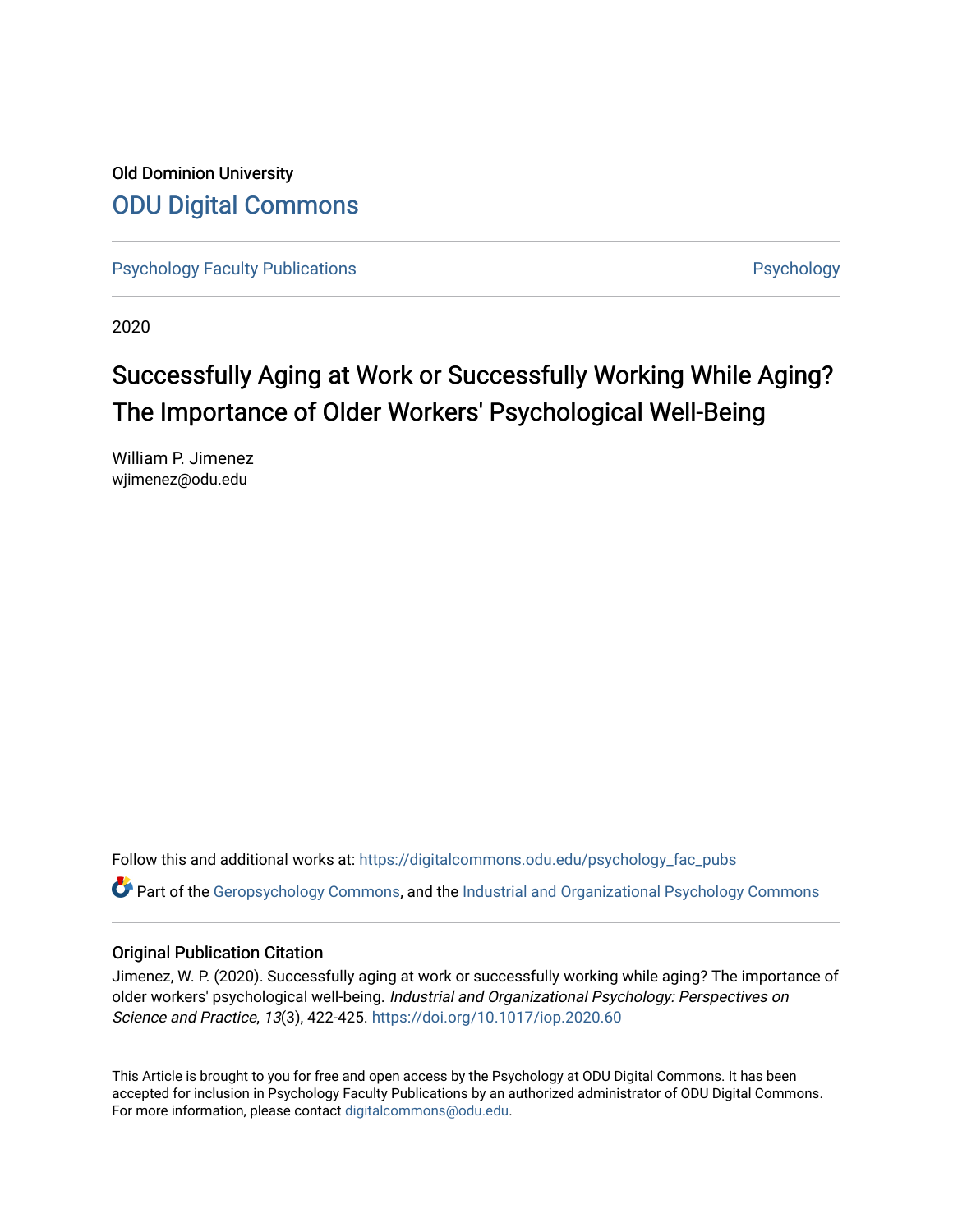#### **Successfully Aging at Work or Successfully Working While Aging?**

## **The Importance of Older Workers' Psychological Well-Being**

William P. Jimenez

Department of Psychology, Old Dominion University

#### **Author Note**

William P. Jimenez **b** https://orcid.org/0000-0003-1141-4631

I have no known conflict of interest to disclose.

Correspondence concerning this article should be addressed to William P. Jimenez, Old

Dominion University, Department of Psychology, Mills Godwin Building 250, Norfolk, VA

23529, United States. Email: wil.p.jimenez@gmail.com

**This article has been published in a revised form in** *Industrial and Organizational Psychology: Perspectives on Science and Practice* **https://doi.org/10.1017/iop.2020.60. This version is free to view and download for private research and study only. Not for redistribution or re-use. © The Author(s) 2020.**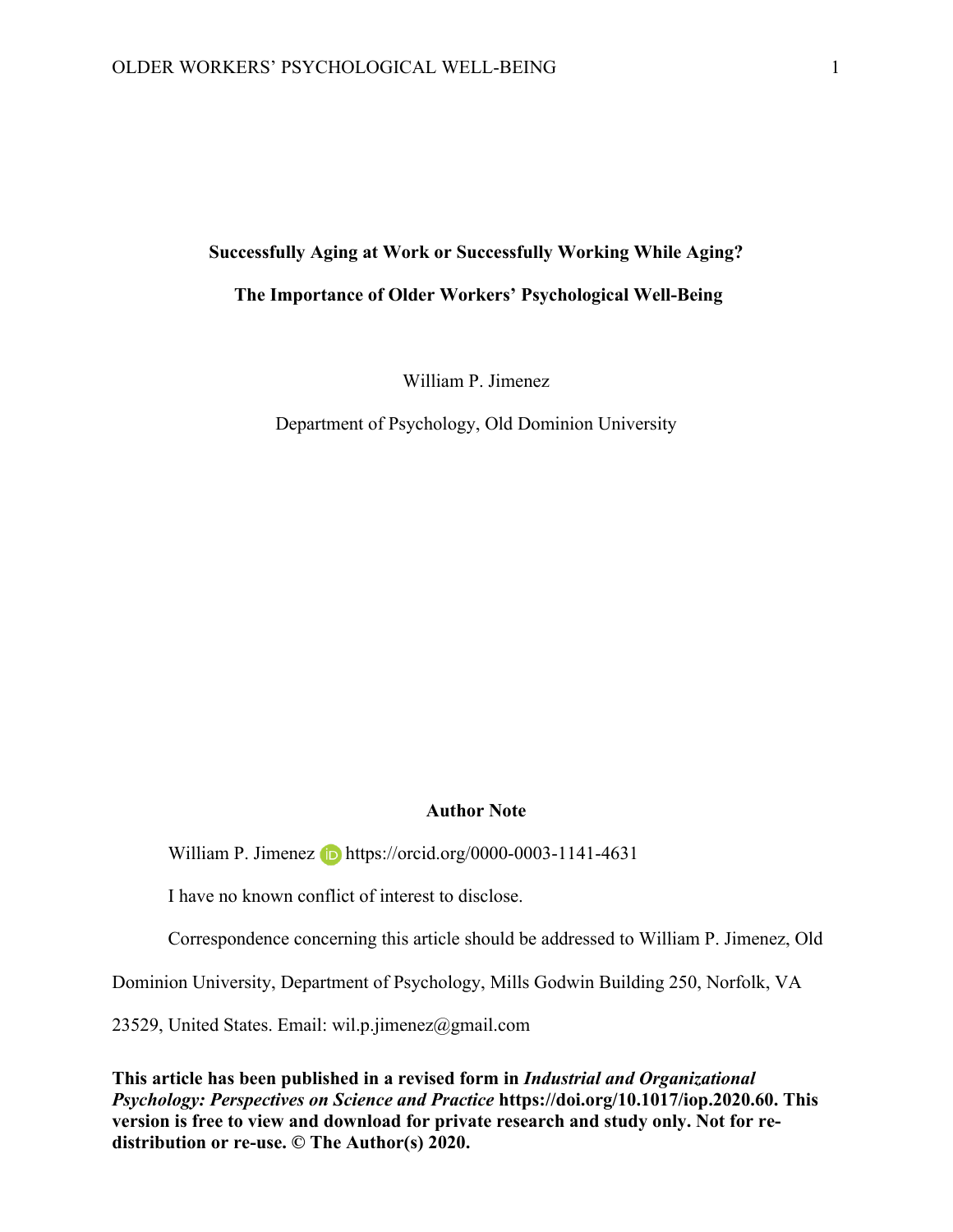#### **Successfully Aging at Work or Successfully Working While Aging?**

## **The Importance of Older Workers' Psychological Well-Being**

*Frank, 62, has been working at the same company for the past 32 years. His strong work ethic, subject-matter expertise, and continued excellent performance have saved him from several waves of layoffs and restructuring. Over the years Frank has become cynical. Gradually, many of Frank's close colleagues were let go, and he has had difficulty connecting with newer employees. Although he is not particularly happy at his job, Frank is determined to continue working for his employer until at least 66, which is when he can start collecting Social Security benefits without penalty.*

By Kooij et al.'s (2020) definition, Frank is successfully aging at work. He is a competent employee who has the requisite knowledge, skills, and abilities to excel at his job. With regard to motivation, he is a hard worker, and he is motivated to continue working until at least normal retirement age. But is Frank *thriving* at work? His cynicism suggests that he is not. Thriving is characterized by vitality and learning (Porath et al., 2012). Because thriving indicates that an individual not only successfully engages in self-regulation through the acquisition of new knowledge and development of new skills, but also experiences a "zest for work" (Porath et al., 2012, p. 251), thriving is a sufficient but unnecessary condition for successful aging at work as defined by Kooij and colleagues. Thriving at work underscores the significance of employee health and well-being.

Considering that a competent and hard-working older employee who is committed to continue working yet is apathetic about—or, in Frank's case, has negative attitudes toward their job would be deemed successfully aging at work, I contend that what Kooij et al. call "successful aging at work" is more accurately described as "successfully working while aging"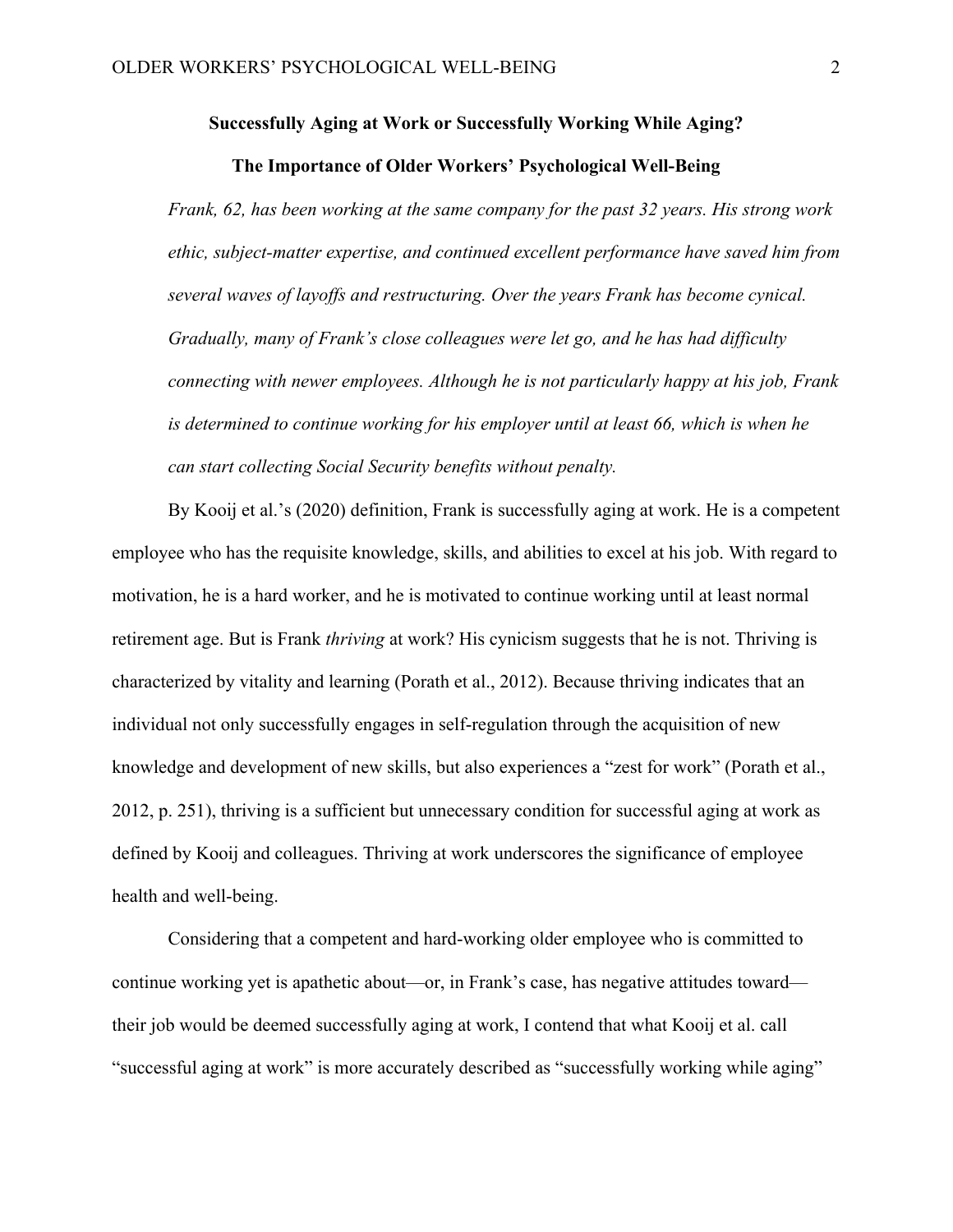(i.e., maintaining optimal job performance and striving to continue working while aging). I believe that the focal article's model could be improved by formally incorporating older workers' psychological well-being into its definition of successful aging at work.

# **Conceptualizing Psychological Well-Being: Not Just Happiness or Job Satisfaction**

How should psychological well-being be conceptualized? Some scholars have conceptualized it as happiness, satisfaction, or the presence of positive emotions coinciding with an absence of (or fewer) negative emotions (e.g., Diener, 1984). In industrial-organizational (I-O) psychology, this conceptualization manifests itself in the *happy-productive worker hypothesis* (i.e., "happy employees exhibit higher levels of job-related performance behaviors than do unhappy employees"; Cropanzano & Wright, 2001, p. 182). Findings from several empirical studies are consistent with the hypothesis (e.g., Staw & Barsade, 1993; Taris & Schreurs, 2009). But psychological well-being may be more than just happiness, experiencing few negative emotions, or job satisfaction.

According to Seligman (2011), psychological well-being comprises not only *p*ositive emotions (which subsume happiness and related constructs), but also *e*ngagement, positive *r*elationships, *m*eaning, and *a*ccomplishment (PERMA)—all of which are purportedly pursued as ends in themselves. Applied to the workplace, psychological well-being, in the context of the PERMA framework, looks like the following: frequently experiencing positive emotions (e.g., gratitude, pride; see Hu & Kaplan, 2015) on the job; being energized by, absorbed in, and dedicated to one's work (see, e.g., Demerouti et al., 2001); having positive relationships with one's supervisor and coworkers (see, e.g., Colbert et al., 2016); perceiving that one's work is meaningful (see, e.g., Dik et al., 2013); and successfully accomplishing work-related goals and fulfilling work-related responsibilities (see, e.g., Van den Broeck et al., 2010). Although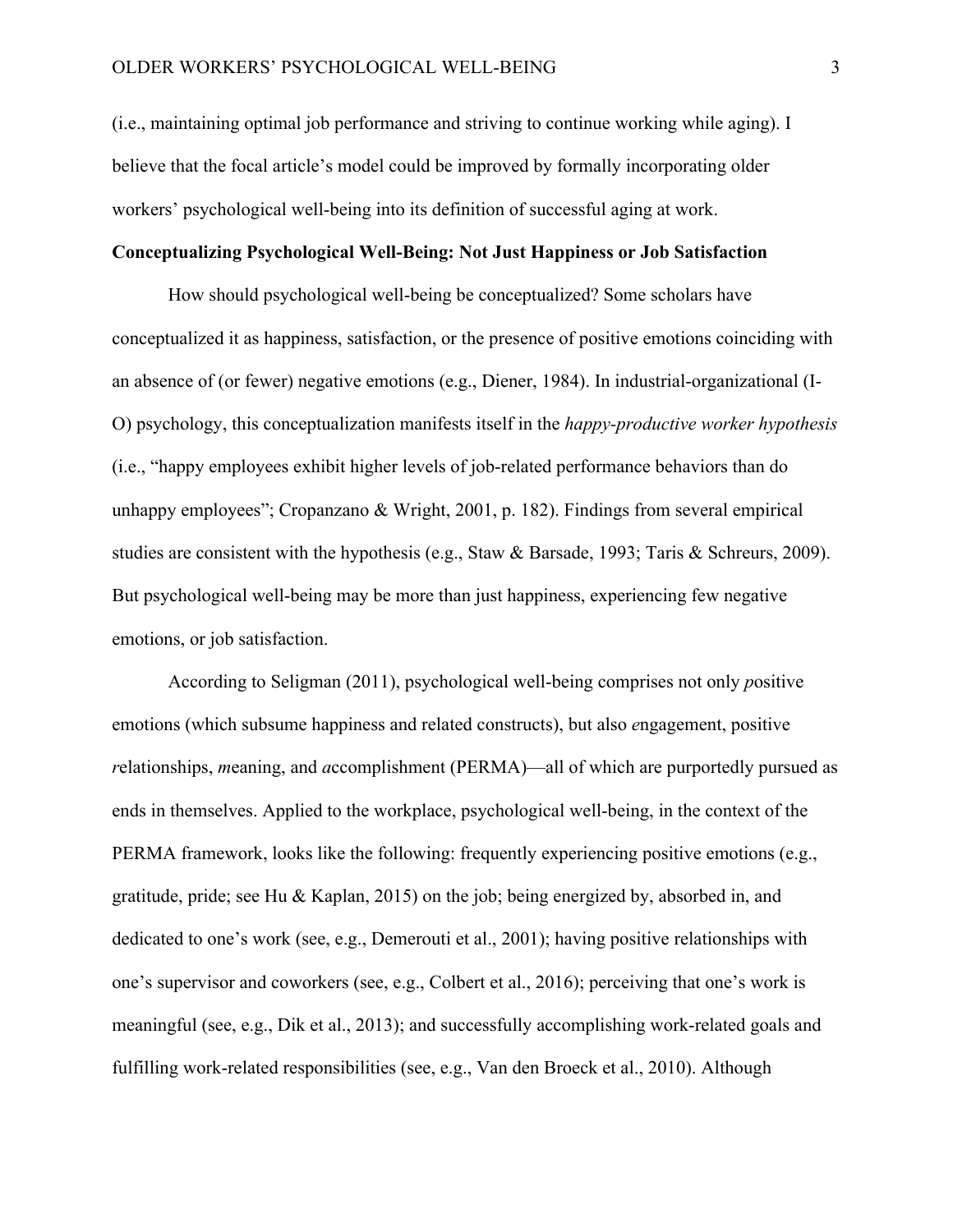PERMA research is still in its infancy (Seligman, 2018), there is preliminary evidence that suggests this expanded conceptualization of psychological well-being is indeed applicable to an individual's experience at work (e.g., Watanabe et al., 2018).

# **Older Workers' Psychological Well-Being is Important**

Kooij et al. (2020) discussed the importance of self-regulation behavior in the pursuit of enhancing person-environment (P-E) fit to facilitate the maintenance or recovery of job-related knowledge, skills, abilities and motivation to continue successfully working. In the context of PERMA, those who are successfully aging at work should experience accomplishment, because their self-regulation behaviors lead to P-E fit (and, ultimately, enhanced job performance), and work engagement, which is predictive of retirement among older workers (e.g., de Wind et al., 2017). Thus, these two facets of psychological well-being are implied in Kooij and colleagues' model of successful aging at work, but what about the other PERMA dimensions?

Kooij et al. (2020) mentioned emotions, positive relationships, and meaning—but did so only in passing (viz., self-regulation of emotions, managers' role in supporting older workers and effecting a climate for age diversity, finding new meaning in work as a form of goal disengagement). Prior research has demonstrated that these dimensions of psychological wellbeing are especially important later in life. Experiencing positive emotions is linked to decreased morbidity and improved health later in life, and it may ameliorate the deleterious physiological effects stressors have on older adults (Ong, 2010). In the workplace, positive emotions serve as personal resources that enable workers to cope with job demands (Fredrickson, 2000), and they may equip older workers with the capacity to persevere—even in situations that invoke stereotype threat (e.g., fast-paced work environments that make the stereotype of job performance declining with age—see Posthuma & Campion, 2009—salient).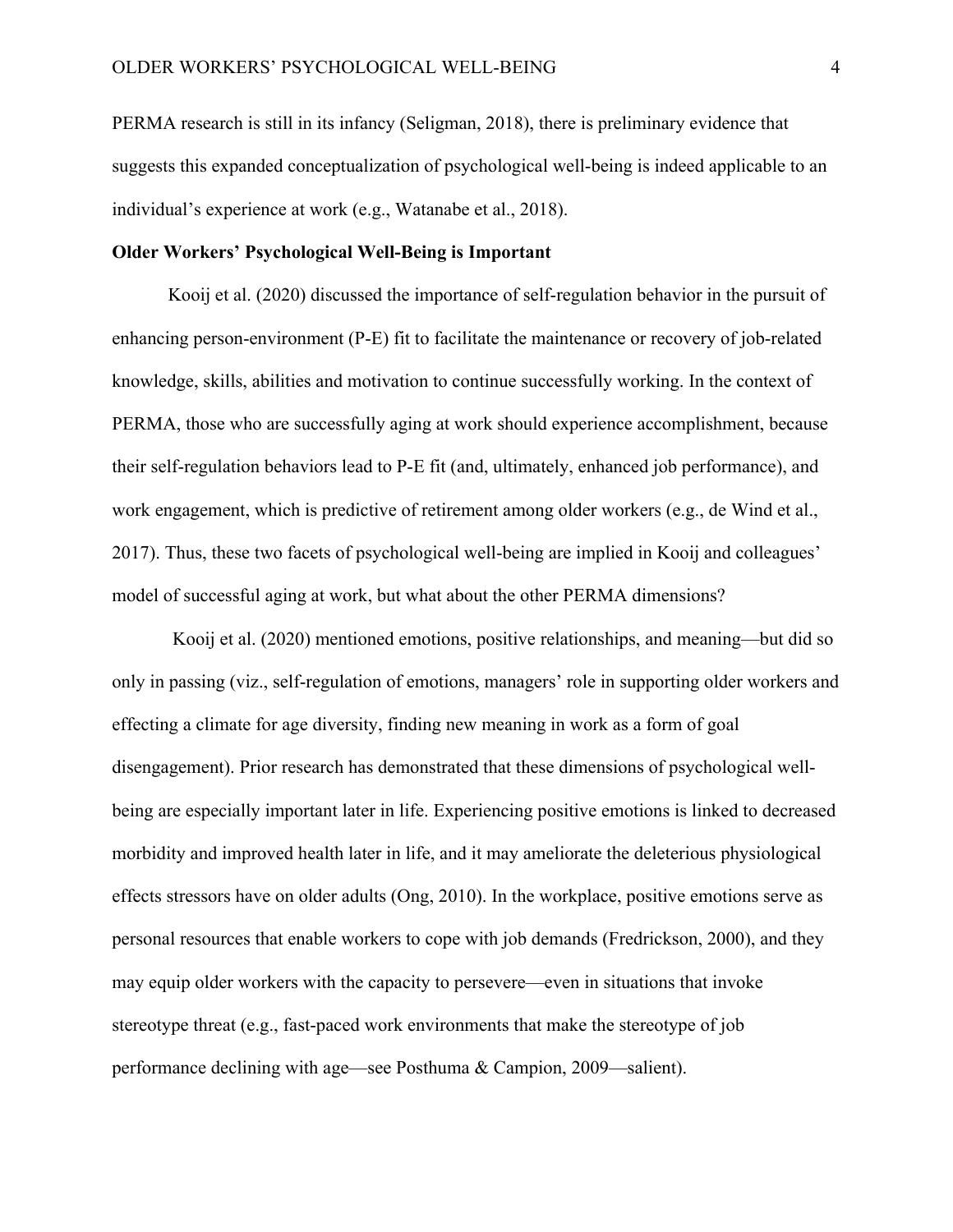Additionally, loneliness later in life is positively associated with feelings of helplessness and negatively associated with seeking emotional support (Hawkley & Cacioppo, 2007). In this commentary's opening scenario, Frank's cynicism might be, in part, attributable to losing valued, positive work relationships as a result of his organization downsizing and his difficulty establishing relationships with his new coworkers. Indeed, social support at work has been identified as an important predictor of burnout (Halbesleben, 2006). Also, engaging in meaningful work is especially important to older workers, who are driven more by intrinsic motives (e.g. opportunities to develop younger generations) rather than extrinsic motives (e.g., career advancement; Kooij et al., 2015). Moreover, findings from a recent meta-analysis suggest that meaningful work is strongly related to job attitudes and moderately related to turnover intentions and more general outcomes, such as life satisfaction and general health (Allan et al., 2019).

## **Concluding Remarks**

I recommend revising the definition of successful aging at work to include not only the maintenance or recovery of job-related knowledge, skills, and abilities and the motivation to continue working, but also psychological well-being. This view is consistent with the recommendation that I-O psychology adopt more humanistic ideals (Lefkowitz, 2019). In addition to evaluating whether older workers are able to competently perform their jobs, we should care about whether they experience positive emotions, engagement, positive relationships, meaning, and accomplishment. Recently, researchers have begun to develop measures of work-related PERMA (e.g., Kern, 2014; Kun et al., 2017) and PERMA interventions for employees (e.g., Neumeier et al., 2017). Even before psychometrically sound measures of PERMA are made available, it would be, from the perspective of diversity, equity,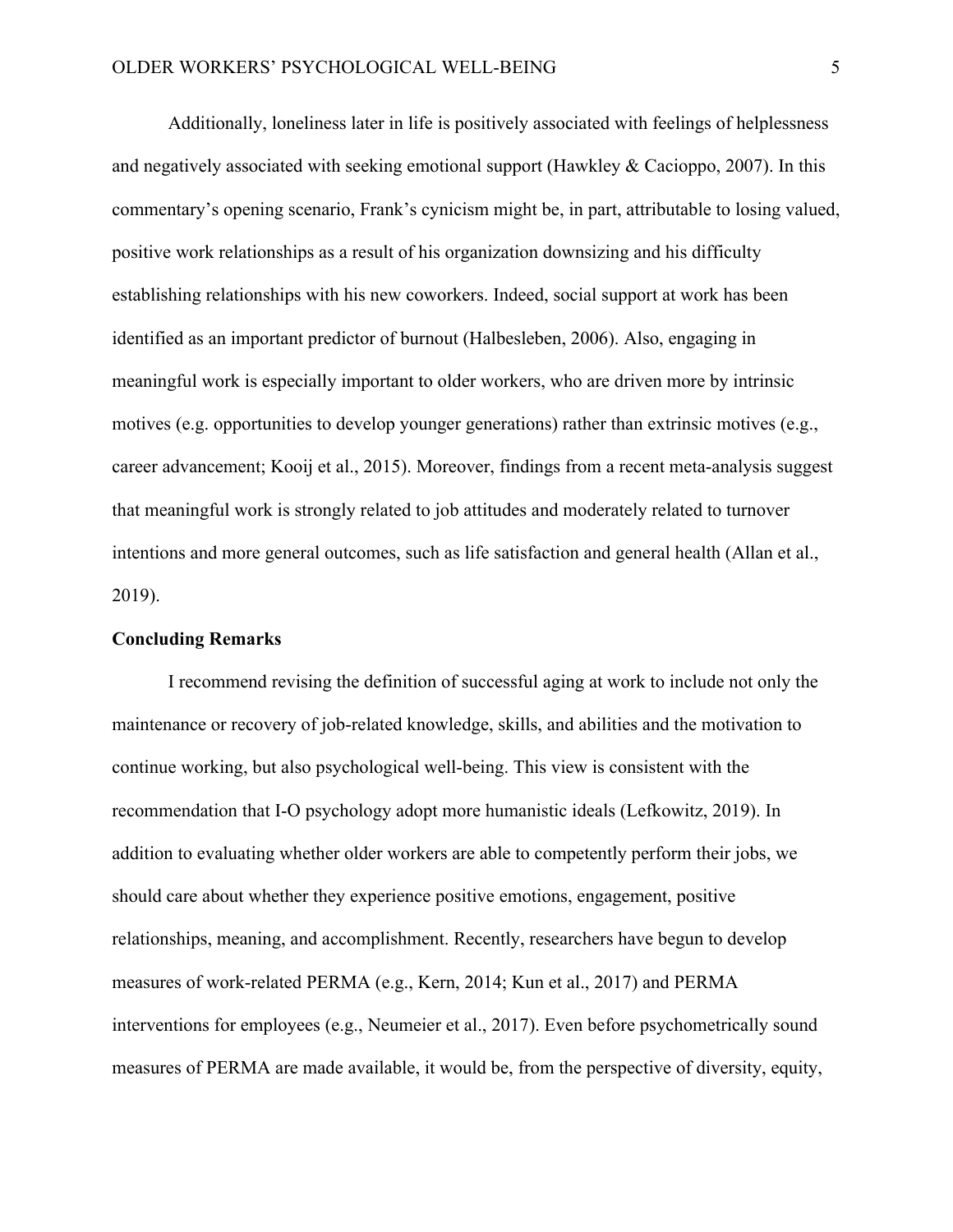inclusion, and occupational health, prudent of organizations and I-O psychologists to prioritize older workers' psychological well-being as much as their productivity—especially if we expect these workers to remain longer in the workforce.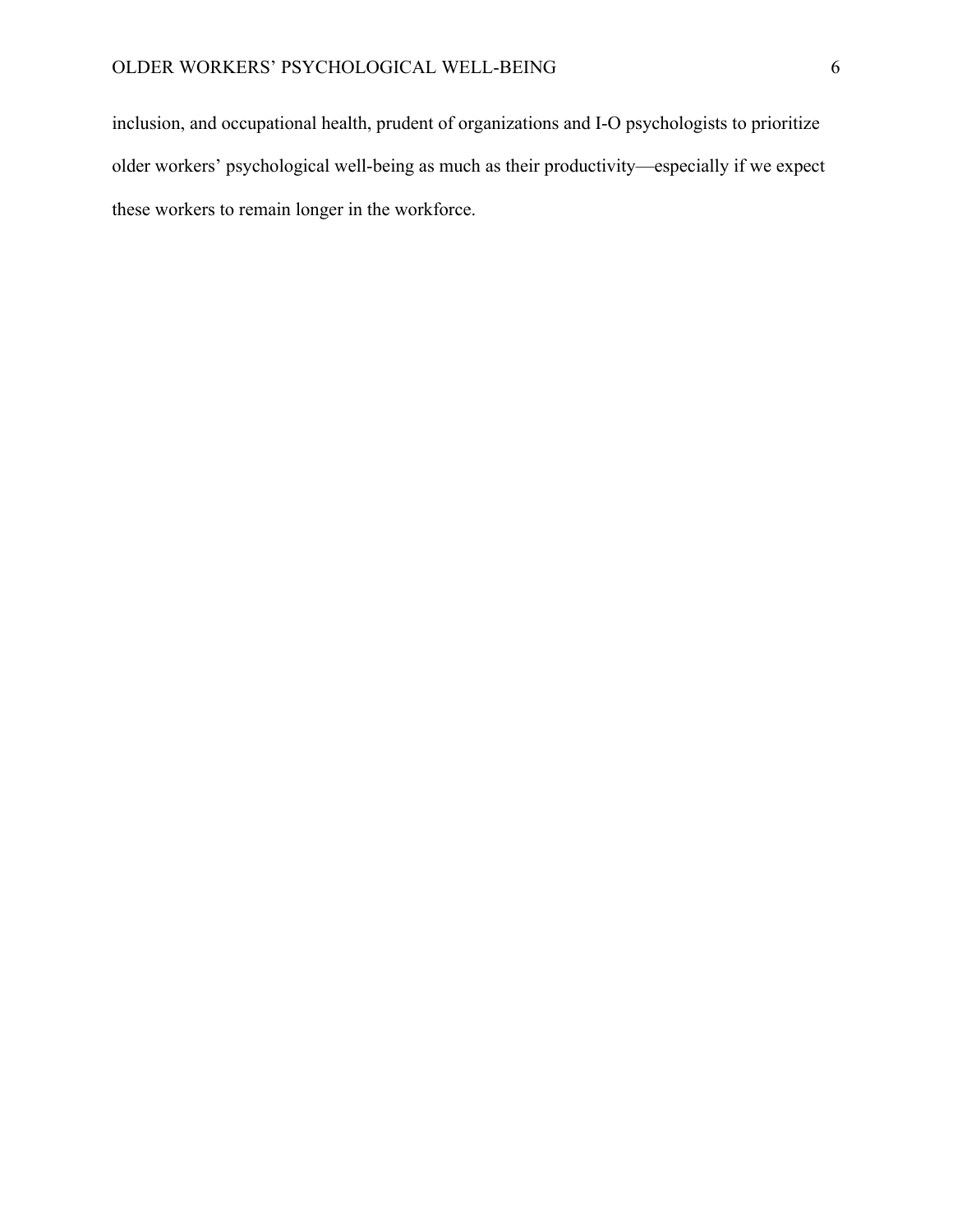#### **References**

- Allan, B. A., Batz-Barbarich, C., Sterling, H. M., & Tay, L. (2019). Outcomes of meaningful work: A meta-analysis. *Journal of Management Studies*, *56*(3), 500–528. https://doi.org/10.1111/joms.12406
- Colbert, A. E., Bono J. E., & Purvanova, R. K. (2016). Flourishing via workplace relationships: Moving beyond instrumental support. *Academy of Management Journal*, *59*(4), 1199– 1223. https://doi.org/10.5465/amj.2014.0506
- Cropanzano, R., & Wright, T. A. (2001). When a "happy" worker is really a "productive" worker: A review and further refinement of the happy-productive worker thesis. *Consulting Psychology Journal: Practice and Research*, *53*(3), 182–199. https://doi.org/10.1037/1061-4087.53.3.182
- Demerouti, E., Bakker, A. B., de Jonge, J., Janssen, P. P. M., & Schaufeli, W. B. (2001). Burnout and engagement at work as a function of demands and control. *Scandinavian Journal of Work, Environment & Health*, *27*(4), 279–286. https://doi.org/10.5271/sjweh.615
- Diener, E. D. (1984). Subjective well-being. *Psychological Bulletin*, *95*(3), 542–575. https://doi.org/10.1037/0033-2909.95.3.542
- Dik, B. J., Byrne, Z. S., & Steger, M. F. (Eds.). (2013). *Purpose and meaning in the workplace*. American Psychological Association. https://doi.org/10.1037/14183-000
- De Wind, A., Leijten, F. R. M., Hoekstra, T., Geuskens, G. A., Burford, A., & van der Beek, A. J. (2017). "Mental retirement?" Trajectories of work engagement preceding retirement among older workers. *Scandinavian Journal of Work, Environment, & Health*, *43*(1), 34– 41. https://doi.org/10.5271/sjweh.3604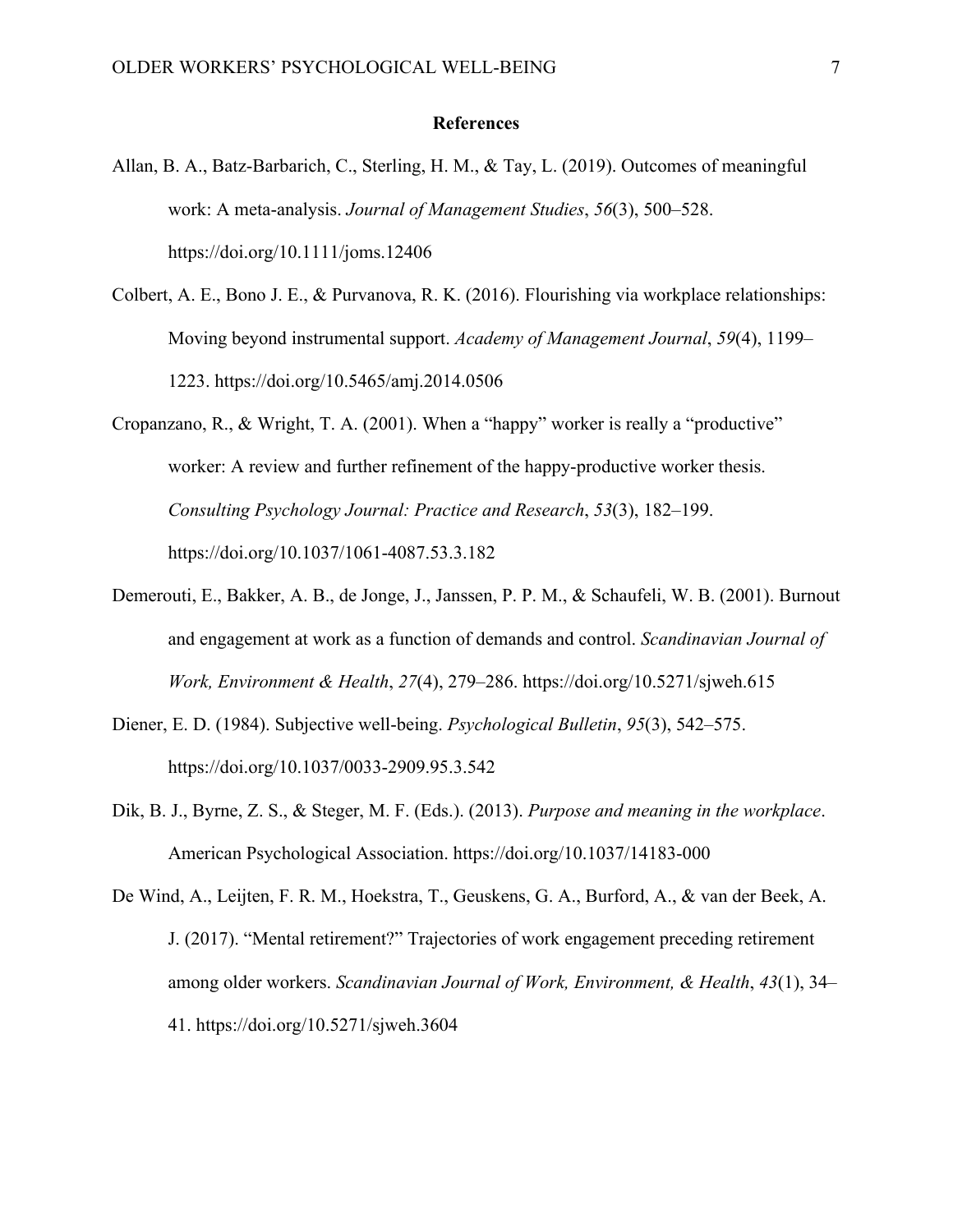- Fredrickson, B. L. (2000). Why positive emotions matter in organizations: Lessons from the broaden-and-build model. *Psychologist-Manager Journal*, *4*(2), 131–142. https://doi.org/10.1037/h0095887
- Halbesleben, J. R. B. (2006). Sources of social support and burnout: A meta-analytic test of the conservation of resources model. *Journal of Applied Psychology*, *91*(5), 1134–1145. https://doi.org/10.1037/0021-9010.91.5.1134
- Hawkley, L. C., & Cacioppo, J. T. (2007). Aging and loneliness: Downhill quickly? *Current Directions in Psychological Science*, *16*(4), 187–191. https://doi.org/10.1111/j.1467- 8721.2007.00501.x
- Hu, X., & Kaplan, S. (2015). Is "feeling good" good enough? Differentiating discrete positive emotions at work. *Journal of Organizational Behavior*, *36*(1), 39–58. https://doi.org/10.1002/job.1941
- Kern, M. L. (2014). *The workplace PERMA profiler*. http://www.peggykern.org/uploads/5/6/6/7/56678211/workplace\_perma\_profiler\_102014 .pdf
- Kooij, D. T. A. M., Tims, M., & Kanfer, R. (2015). Successful aging at work: The role of job crafting. In P. M. Bal, D. T. A. M. Kooij, & D. M. Rousseau (Eds.), *Aging workers and the employee-employer relationship* (pp. 145–161). Springer.
- Kooij, D. T. A. M, Zacher, H., Wang, M., & Heckhausen, J. (2020). Successful aging at work: A process model to guide future research and practice. *Industrial and Organizational Psychology: Perspectives on Science and Practice*, *13*(3). Advance online publication. https://doi.org/10.1017/iop.2020.1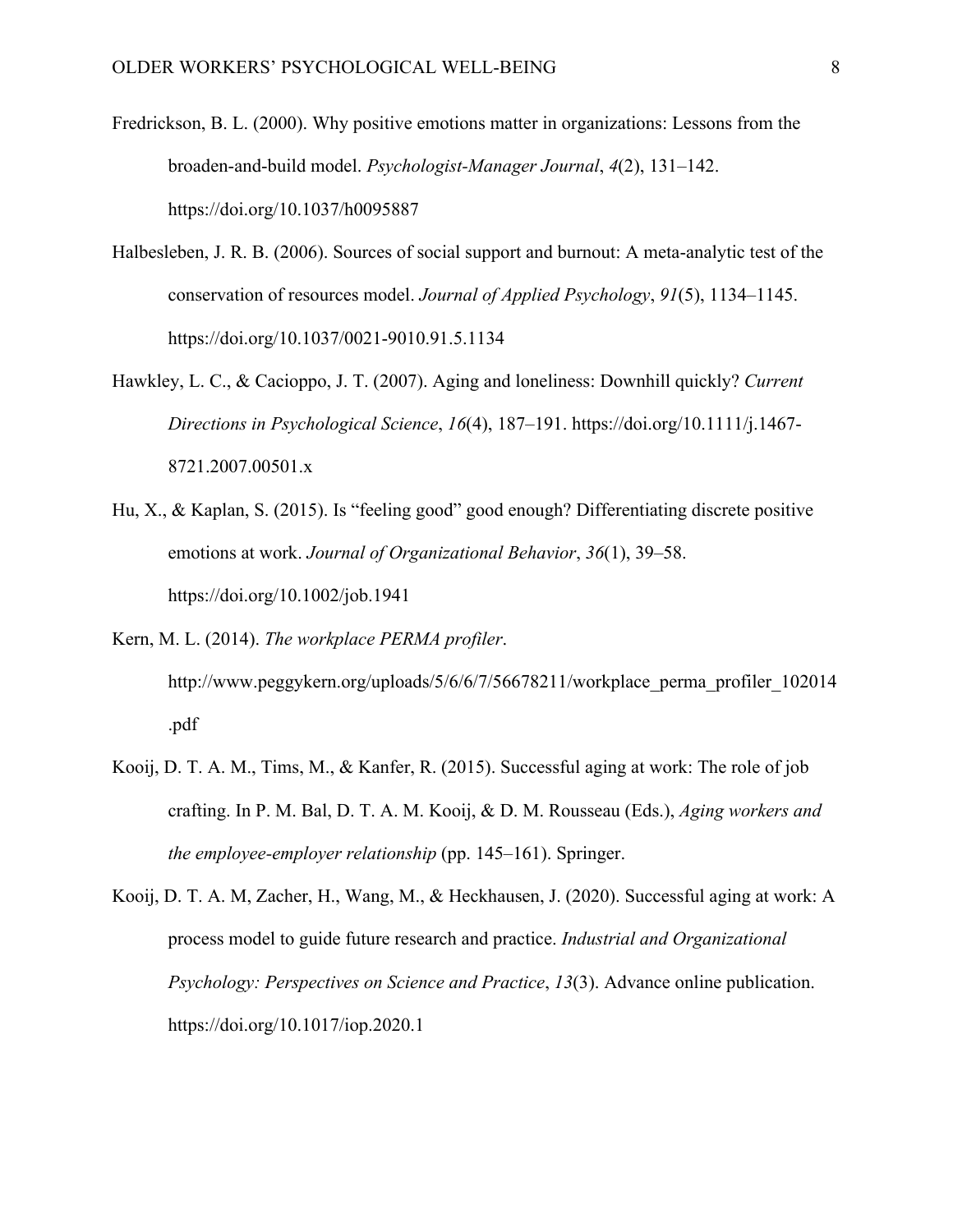- Kun, Á., Balogh, P., & Krasz, K. G. (2017). Development of the Work-Related Well-Being Questionnaire based on Seligman's PERMA model. *Periodica Polytechnica Social and Management Sciences*, *25*(1), 56–63. https://doi.org/10.3311/PPso.9326
- Lefkowitz, J. (2019). The conundrum of industrial-organizational psychology. *Industrial and Organizational Psychology: Perspectives on Science and Practice*, *12*(4), 473–478. https://doi.org/10.1017/iop.2019.114
- Neumeier, L. M., Brook, L., Ditchburn, G., & Sckopke, P. (2017). Delivering your daily dose of well-being to the workplace: A randomized controlled trial of an online well-being programme for employees. *European Journal of Work and Organizational Psychology*, *26*(4), 555–573. https://doi.org/10.1080/1359432X.2017.1320281
- Ong, A. D. (2010). Pathways linking positive emotion and health in later life. *Current Directions in Psychological Science*, *19*(6), 358–362. https:/doi.org/10.1177/0963721410388805
- Porath, C., Spreitzer, G., Gibson, C., & Garnett, F. G. (2012). Thriving at work: Toward its measurement, construct validation, and theoretical refinement. *Journal of Organizational Behavior*, *33*(2), 250–275. https://doi.org/10.1002/job.756
- Posthuma, R. A., & Campion, M. A. (2009). Age stereotypes in the workplace: Common stereotypes, moderators, and future research directions. *Journal of Management*, *35*(1), 158–188. https://doi.org/10.1177/0149206308318617
- Seligman, M. (2018). PERMA and the building blocks of well-being. *Journal of Positive Psychology*, *13*(4), 333–335. https://doi.org/10.1080/17439760.2018.1437466
- Seligman, M. E. P. (2011). *Flourish: A visionary new understanding of happiness and wellbeing*. Simon & Schuster.